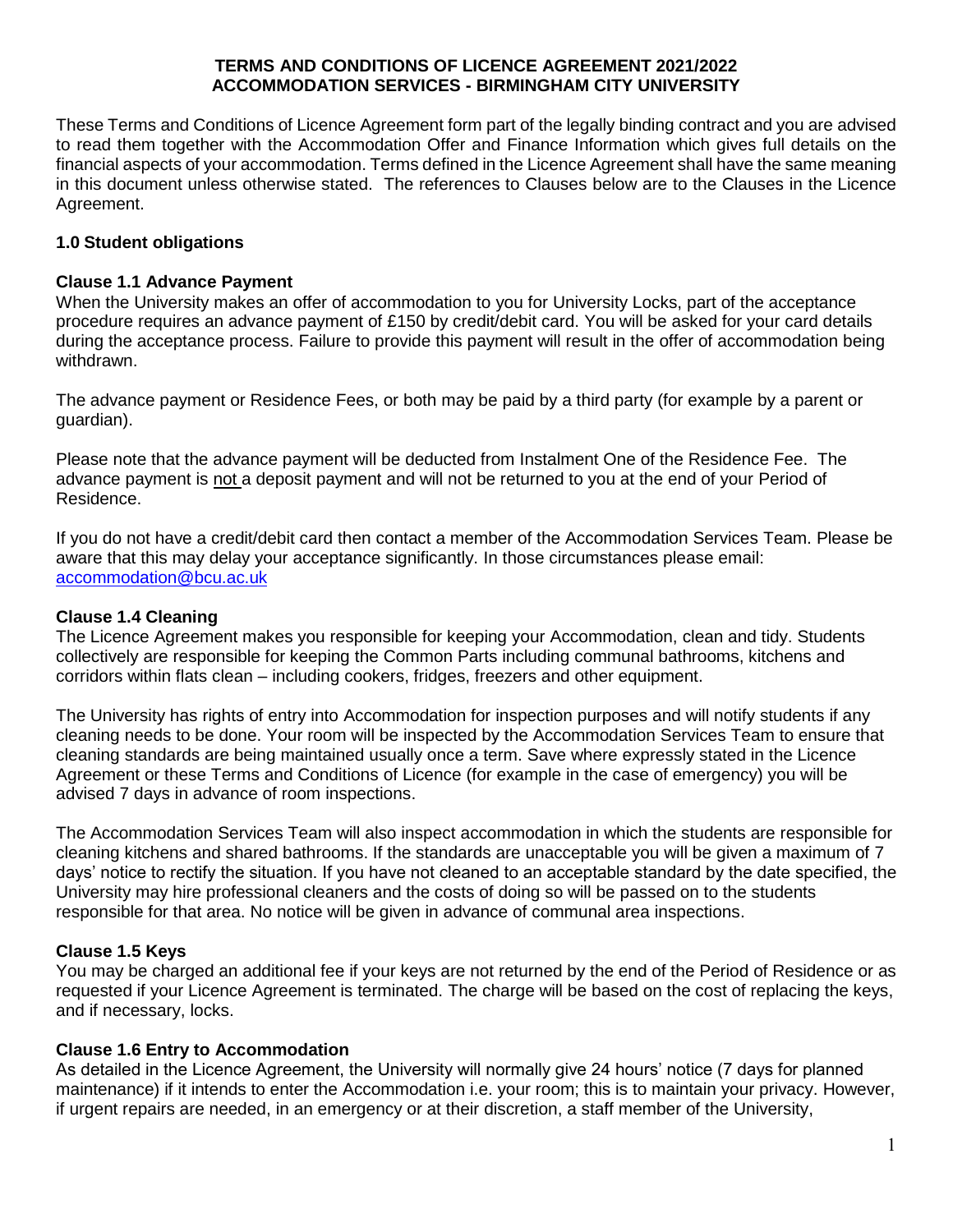Accommodation Services Team, or any Sub-Contractors may enter the Accommodation without notice. For avoidance of doubt an 'emergency' includes but is not limited to:

(a) suspected illness of the Student and/or welfare issues;

(b) where the University has reasonable grounds to suspect there has been a serious breach of the Student's obligations under the Licence Agreement or these Terms and Conditions of Licence which affects the safety or wellbeing of the Student or other residents;

(c) maintenance or repair emergency affecting the safety or wellbeing of the Student or other residents.

In such circumstances, the Student agrees he or she may be asked to leave the Accommodation for a reasonable period to allow a staff member of the University, Accommodation Services Team, or any Sub-Contractors to carry out the inspection duties, service or repair.

# **Clause 1.7 Illegal Substances**

The University Accommodation Services Team and security services in liaison with the Students' Union promote a culture of an 'Illegal Drugs Free Campus', following the spirit of the Crime and Disorder Act 1998 which states that all responsible authorities 'need to do all that they reasonably can to prevent crime and disorder in its area'.

Abusing drugs is extremely dangerous and it can have both short and long term adverse effects on students. University Policy recognises that the possession, use or dealing of any non-prescribed drug is an offence and should it occur on University property it will directly breach the University Disciplinary Policy, the Student Drugs & Substance Misuse Policy and the Licence Agreement. The policies also refer to the possession, use and supply of psychoactive substances (psychoactive substances are substances that, when taken in or administered into one's system, affect mental processes, e.g. cognition or affect).

Full details can be found at [www.bcu.ac.uk/student-info/accommodation/halls/university-locks](http://www.bcu.ac.uk/student-info/accommodation/halls/university-locks) where you will find a PDF document called Student Drugs and Substance Misuse Policy.

The University and the Accommodation Services Team is committed to taking positive action in relation to the illegal possession or use of illegal or controlled substances.

This action can include:

- the seizure of any suspected paraphernalia
- the issue of a breach of licence (BOL) which may lead to eviction
- reporting the incident to the Police
- referral under the University Disciplinary Regulations
- referral under the University's Fitness to Practise/Study procedure and/or
- referring a student to a medical practitioner and/or a drugs counsellor

### **Clause 1.11 Damage, Repairs and Maintenance**

All repairs should be reported, via email to [unilocks@bcu.ac.uk,](mailto:unilocks@bcu.ac.uk) within 24 hours of becoming aware of the problem. In an emergency out of office hours please contact security staff on 0121 331 5359 who will be able to make the necessary arrangements for a contractor to attend if required. Failure to report the need for a repair or damage which leads to further damage or repairs required may result in the cost of rectification being passed on to you.

The University has rights of entry into Halls of Residence and Accommodation for inspections, maintenance or repair purposes, and will endeavour to notify students in advance if any repair or maintenance is scheduled. However, no notice will be given in an emergency or if you have reported the repair requirement yourself.

If maintenance staff are not able to gain access to the Accommodation in response to a repair reported by a Student, the University reserves the right to pass on to the Student any charges they make for wasted call-out.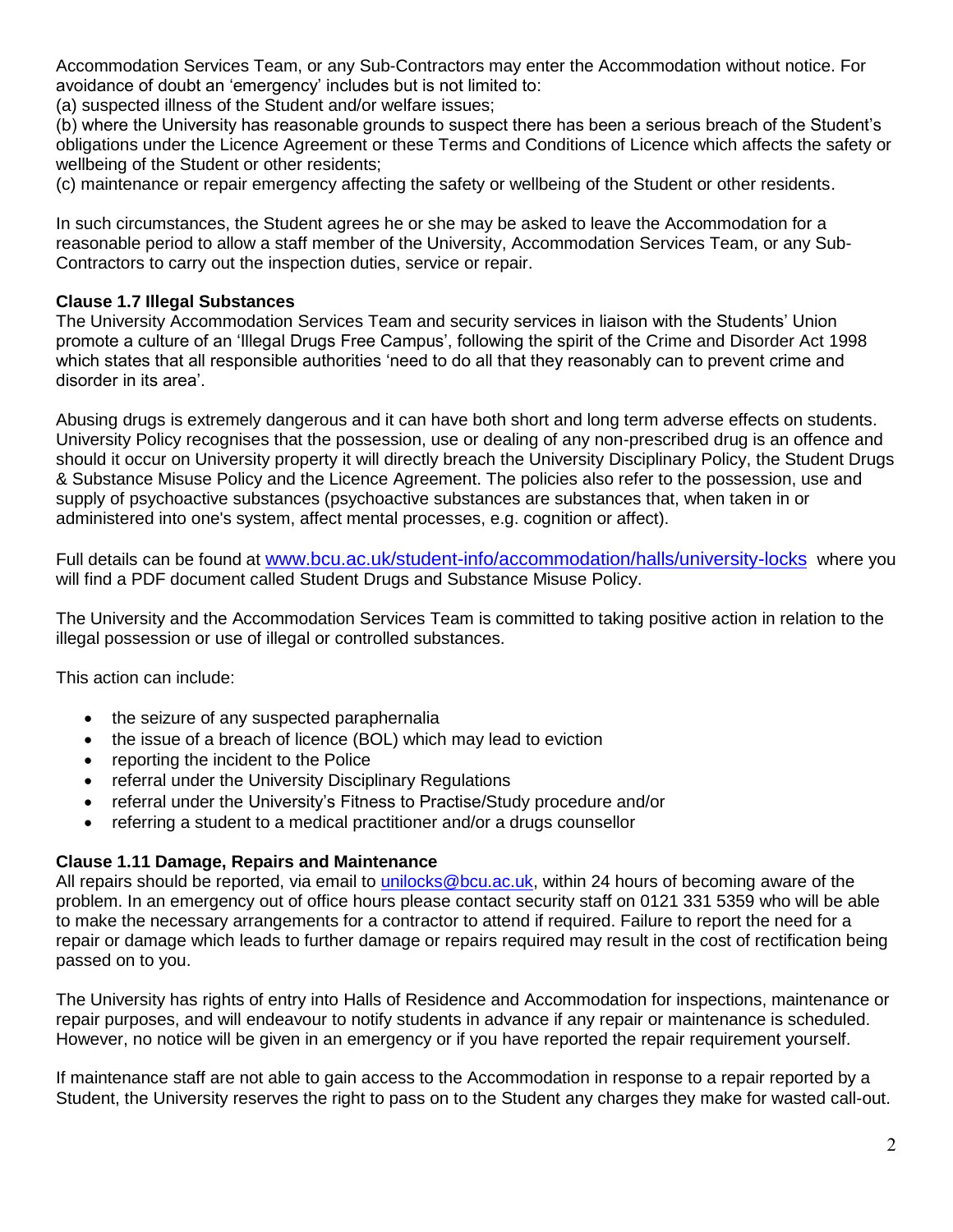## **Clause 1.11 Pest Control**

In the event of a pest sighting please notify the University Locks reception as soon as possible. This will enable the University to contact a specialised contractor to respond (Monday- Friday).

## **Clause 1.13 Outstanding Debts**

If, for any reason, you find you do not have funds to cover the full value of the payment, please contact a member of the Accommodation Services Team for details on what support you could access and or what steps will be taken for recovery of outstanding debt/s.

Accommodation Services Team can be contacted on the following numbers: + 44(0)121 331 6785 +44(0)121 331 5189 or you can email accommodation@bcu.ac.uk

Students are advised that the University will seek to recover any unpaid fees and reserves the right to consider recovery options available. This may include legal proceedings. If fees remain unpaid the debt may be referred to a debt collection agent to instigate legal proceedings on behalf of the University. Please note that this may have serious consequences on your ability to obtain credit in the future and may result in additional costs being incurred which will be payable in addition to the fees overdue.

### **Clauses 1.14 & 1.15 Damage to Property**

There is no damage deposit scheme operational at University Locks. However, any damage to University accommodation is treated very seriously. If damage occurs in the Accommodation, the Accommodation Manager will identify the student responsible and they will receive a Birmingham City University invoice for the full cost. If damage occurs in the Common Parts, the person or persons responsible, once identified, will be charged and a Birmingham City University invoice will be raised to cover the total cost. If it is not possible to establish, after reasonable enquiries have been made, who is responsible for the damage, then the cost may, where appropriate, be divided between all the students living in that area.

### **Clause 1.17 Fire Procedures**

A copy of the buildings fire procedure is displayed in each bedroom. You must not use candles, joss sticks, oil lamps or other such items within the Halls of Residence and you are not permitted to heat wax or deep fat fry in open pans; these items will be confiscated if found. Subject to the requirements on testing of electrical equipment contained in this clause, electric deep fat fryers are permitted in the kitchens.

You must never leave cooking unattended.

It is essential that flammable materials, such as turpentine and white spirit, are not brought into the Halls of Residence as they emit vapours and a spark could lead to a major fire. Quantities of aerosols are also not permitted.

Any type of electrical equipment needs to be tested before it is brought into the Halls of Residence. This is particularly important if an item is from outside the UK due to voltage differences. Please do not use this equipment before having it tested.

Due to fire safety legislation students must not bring their own furnishings or curtains. Foam covered bedding material and furnishings and inflatable furniture pose a particular risk and all students are prohibited from bringing any of those items into the Halls of Residence.

Students are permitted to use battery operated fairy lights only. Lights should not be draped over flammable materials such as paper and soft furnishings.

You must not put anything directly on the heaters or very close by.

Please ensure that irons, chargers and hair appliances are turned off immediately after use. Only use chargers supplied with your mobile phone.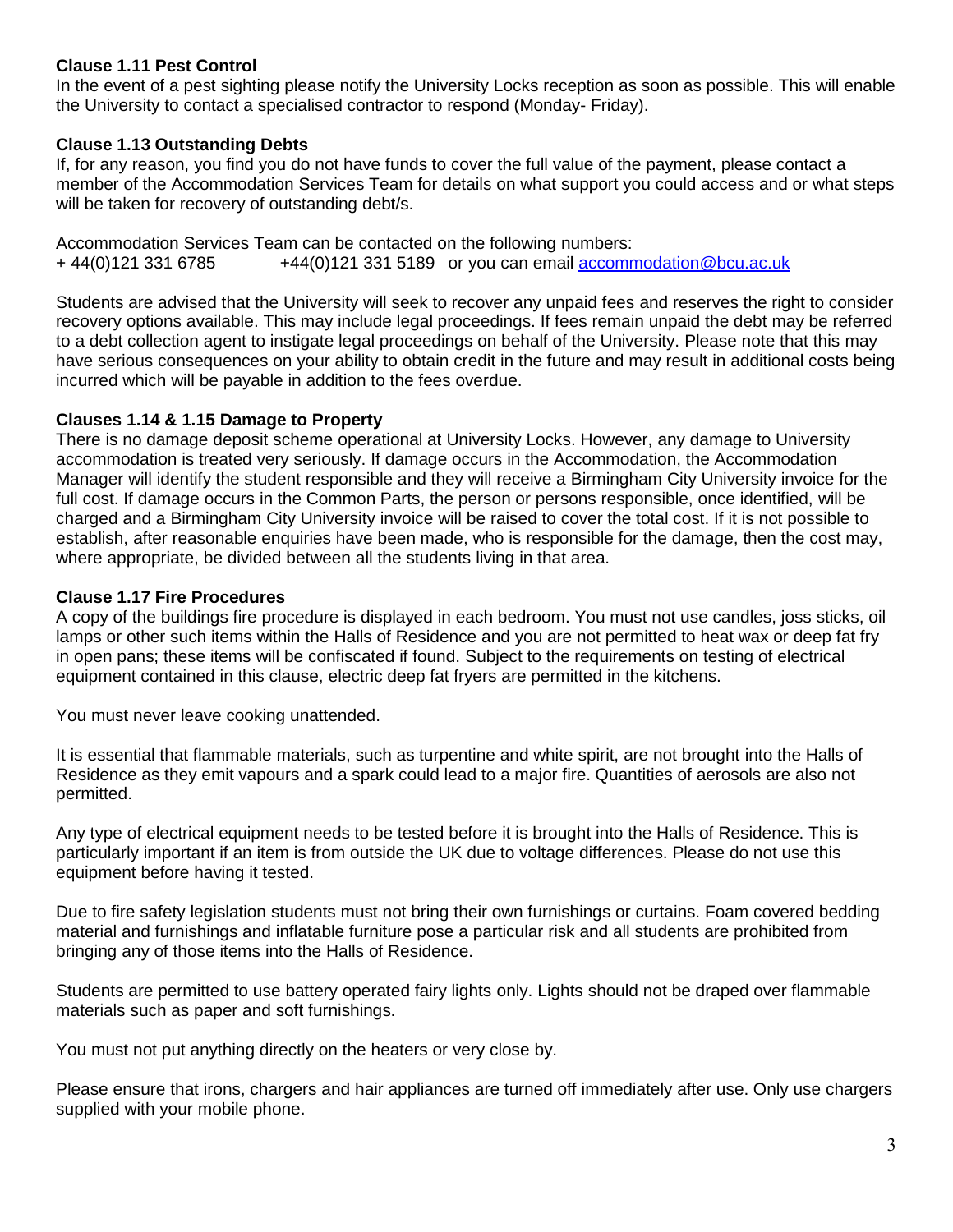You need to ensure you are familiar with the designated fire assembly point.

It is essential that no items are left in stairwells or corridors that could block a fire escape route. In particular, bicycles and similar objects are not permitted inside the Halls of Residence except, designated bicycle storage. This is regularly checked and enforced by security and the Accommodation Services Team and any items blocking possible fire escape routes will be removed.

There are manually operated fire alarm call points located on the landing of each floor and they automatically sound the fire alarm when activated. Breaking the glass should only be done in the event of an actual fire. In addition, heat detectors are fitted in all kitchens and smoke detectors are fitted in bedrooms and corridors and are linked to the fire alarms. These detectors are very sensitive and can be activated by steam, aerosols and hair styling appliances as well as smoke. Under no circumstance should these be covered or removed.

Fire alarm sounders are located in bedrooms and the corridor of every flat and provide early warning of fire alarm activation. Under no circumstances should these be covered to reduce the noise.

Emergency firefighting and other fire prevention equipment is provided for the safety of everyone. Deliberate misuse of such equipment constitutes a criminal offence.

The fire prevention equipment is serviced on a regular basis. However, if you discover an empty fire extinguisher or faulty or missing equipment please report it immediately to the Accommodation Manager or security.

Fire extinguishers are provided on the escape routes. These should only be used if you know how to use one and only on small fires. Under no circumstances should you put yourself in danger. If in doubt leave it.

Fire blankets are provided in the kitchens and could be used to smother a small fire. Under no circumstances should you put yourself in danger. If in doubt leave it.

Door closers are fitted to bedroom, kitchen, flat and landing doors. Do not prop these doors open as they are fire doors and are designed to hold back a fire for a defined period, giving you time to evacuate safely.

Fire exits signs are provided to ensure you know how to get out of the building. These should not be covered, removed or defaced.

Fire notices, including fire instructions on bedroom doors, evacuation notices on landings, 'fire door keep shut' signs, smoke detector and fire extinguisher notices and 'keep corridor clear' notices all provide information to keep you safe; they should not be covered, removed or defaced.

All of the above items are checked regularly to ensure they are in working order and have not been tampered with. If you find something has been used or damaged, please report it to the Accommodation Manager or security immediately.

To comply with legislation, full fire evacuation drills are carried out each term.

### **IMPORTANT: Evacuation information**

University Locks is designed to ensure that should a fire occur within the building, it is contained within its place of origin for a sufficient period of time, allowing the buildings' comprehensive active fire protection measures to take effect, thus ensuring that safe evacuation can be achieved. This means that you may not be required to immediately evacuate should the fire alarm activate in another part of the building which does not affect your location.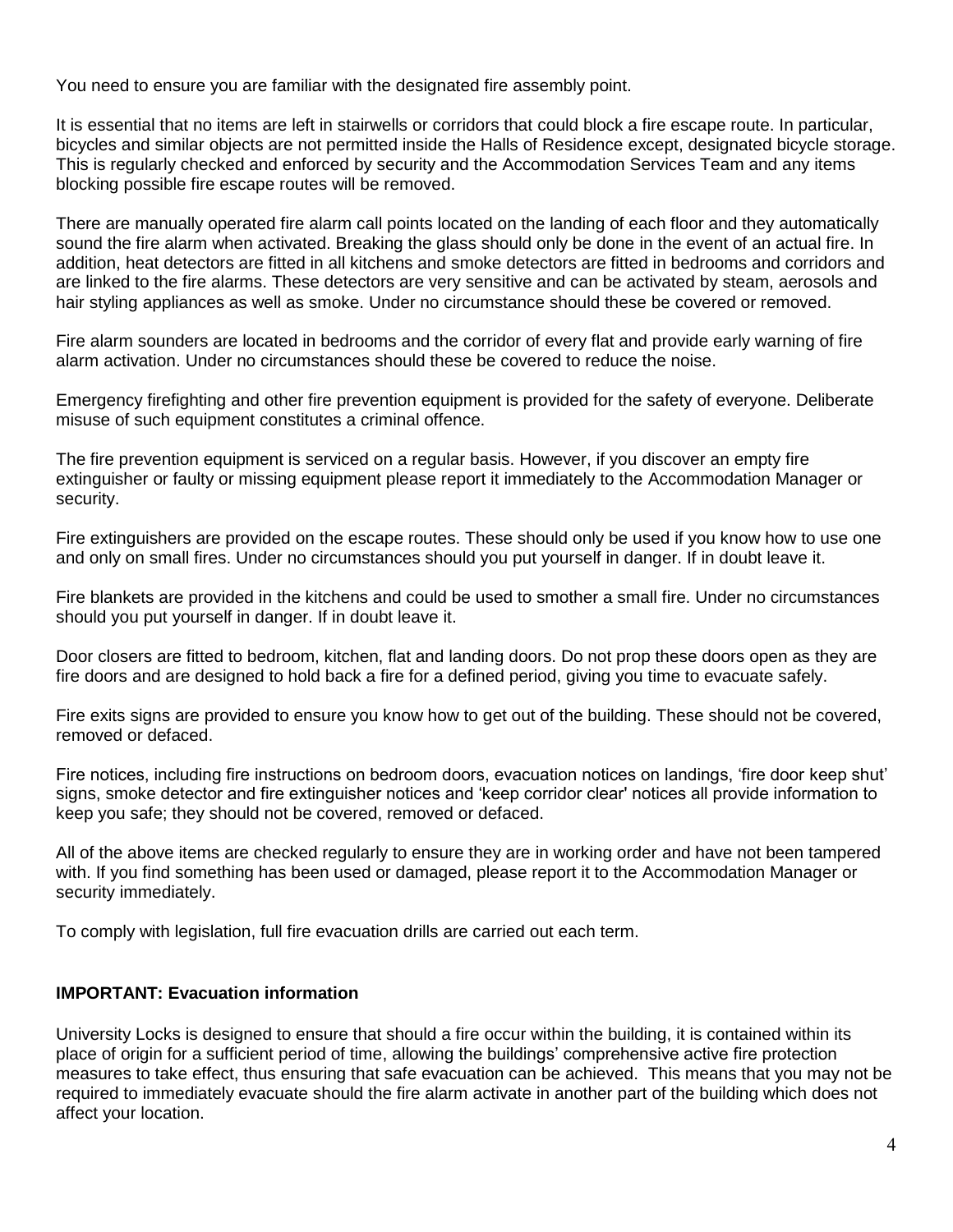Should you hear or see a reason for the fire alarm activation within your Accommodation or Common Parts, whether it is in your bedroom, kitchen/lounge or flat corridor you must evacuate, ensure the alarm is raised and make your way to the designated assembly point. Once arriving at your designated assembly point please report to a member of staff and pass any relevant information to them on the fire itself, or if anyone has failed to evacuate.

Residents should only return to their accommodation on instruction from the Accommodation Services Team, security or Fire and Rescue Service.

# **Clause 1.17 Electrical Equipment**

# **Electrical safety**

Electrical appliances which are brought into the Halls of Residence by students must be electrically safe and of sound design. They should carry an ASTA/BEAB kite mark or an equivalent European safety conformity marking. Appliances, cables and plugs that are damaged MUST NOT BE USED.

Please only use bar extension leads and not block ones. Do not plug multiple extension leads together and ensure that cables do not trail across the floor and/or furniture.

The University reserves the right to enter any room at any time to investigate or repair an electrical fault and to remove and/or confiscate electrical goods if it is believed to constitute a fire or other health and safety hazard. The University will endeavour to return these items at the end of the Period of Residence.

## **University-owned electrical appliances and equipment**

These are tested regularly and labelled as safe. You must not tamper with them in any way and must report any damaged or faulty appliances to University Locks reception or security immediately.

### **Personal electrical appliances and equipment with plugs**

Appliances and equipment brought onto University premises should show no signs of cracks or overheating. Wires inside should be connected correctly and be screwed down tightly and the right size fuse should be in place. The cable between the plugs and appliances should be free of damage and the coloured wires inside should not be visible.

If you arrive without the appropriate plugs fitted to your appliances, they may be purchased from nearby shops. All plugs must be fitted by a competent person who has experience of this and Portable Appliance Testing (PAT).

All portable electrical appliances must be electrically safe and you must be able to provide a certificate to confirm the items have been tested and passed as safe to use. As part of the University policy, PAT testing will be carried out free of charge in September. This service is provided at University Locks and you will be notified of the date for your appliances to be tested.

Ideally, electrical equipment should be tested before it is brought into the Halls of Residence. This is particularly important if an item is from outside the UK due to voltage differences. Electrical equipment can be dangerous. Unauthorised repairs to communal equipment or modifications to electrical wiring must not be carried out. Radios, music systems, hairdryers and shavers, computers, televisions and DVD players/recorders are permitted but no other electrical appliances may be used in the Accommodation. You are not permitted to bring large electrical appliances, which includes but is not limited to fridges, freezers or washing machines, heating appliances or mini fridges into the Halls of Residence.

Full details can be found at [www.bcu.ac.uk/student-info/accommodation/halls/university-locks](http://www.bcu.ac.uk/student-info/accommodation/halls/university-locks) where you will find a PDF document called Portable Appliance Testing Procedure.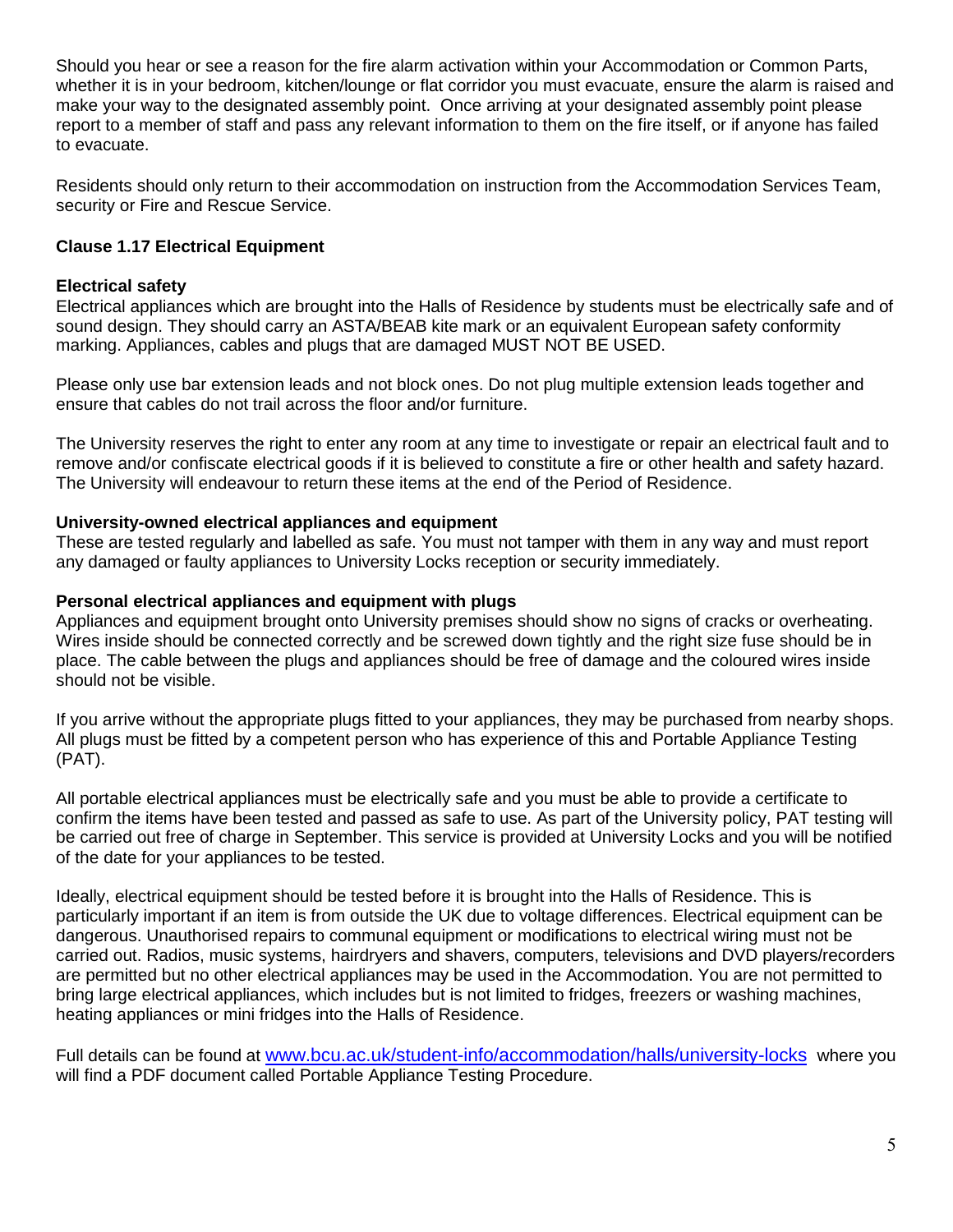### **International appliances**

The electrical supply voltage or "mains" is supplied in the United Kingdom at 230 Volts.

Connection to the mains is via the traditional BS1363 13 amp 3 pin plug.

Some countries including America, France and Japan have voltage supplies in the range of 110-120 volts and utilise 2 pin plugs. Electrical appliances and equipment intended to be brought from these regions cannot be used in the UK. However many EEC countries do have voltage supplies similar to the UK. Please check suitability of ALL your personal appliances.

### **Clause 1.17 Health and Safety**

While living at University Locks you should maintain an attitude of vigilance towards potential health risks e.g. be aware of symptoms associated with serious illness or disease, and communicate any concerns regarding the wellbeing of other students to staff without delay. Students are advised to take appropriate precautions and, if required, medication to prevent the spread of diseases. Students are required to act in accordance with any government public health advice or regulations and health and safety legislation. Further information is available at:

[www.bcu.ac.uk/student-info/student-affairs/enablement-and-wellbeing/healthcare](http://www.bcu.ac.uk/student-info/student-affairs/enablement-and-wellbeing/healthcare)

### **Clause 1.17 Litter Clearance**

The grounds of University Locks are tidied on a regular basis and should be kept free from litter and rubbish. You are expected to keep the grounds clean and tidy and to not leave any kind of litter or rubbish. All litter must be taken to the bins. It is unacceptable to dispose of any rubbish out of windows and any student found to be doing this could face disciplinary action. For further details of policies regarding litter clearance and the environment please see your Accommodation Manager.

#### **Clause 1.18 Visitors**

Students are required to comply with signing in/out requirements for all visitors to University Locks.

You are responsible for the conduct of visitors, and if visitors are causing a nuisance to others, or if we cannot establish that they are a visitor of a resident or have legitimate business at University Locks, they must leave if asked to do so by University or security staff. You should remain with your visitors at all times as unaccompanied visitors will be requested to leave University Locks. You must not give visitors key/fobs to gain access to University Locks. Please note that if you do, or if your visitors do not comply with the terms of your contract, you could face disciplinary action and/or eviction from your Accommodation.

It is not intended that your visitors spend long periods in the Accommodation or persistently use any of the facilities and/or services.

No more than two visitors are allowed between 08.00 and 01.00. You are welcome to have one friend or family member stay overnight (any period between 01.00 and 08:00), but for safety reasons we must be informed of any visitor staying overnight. Visitors must be registered in advance by emailing [overnightvisitor@bcu.ac.uk](mailto:overnightvisitor@bcu.ac.uk) at least 48 hours' before the visit. Weekend stays must be authorised by midday Thursday. University regulations limit the number of nights any one guest may stay to three nights in any 7 day period and you are only permitted a maximum of two overnight visitors per month. A separate overnight policy for under 18's is in operation. Visitors will not be allowed to keep a car on site.

Please note that students from other rooms/flats/halls are classed as visitors and should abide by these rules.

#### **Clause 1.19 Smoking policy**

Under the University's Smoke Free Arrangements policy students are not allowed to smoke in any University building, including the Halls of Residence, or external designated non-smoking areas (within 5m of buildings).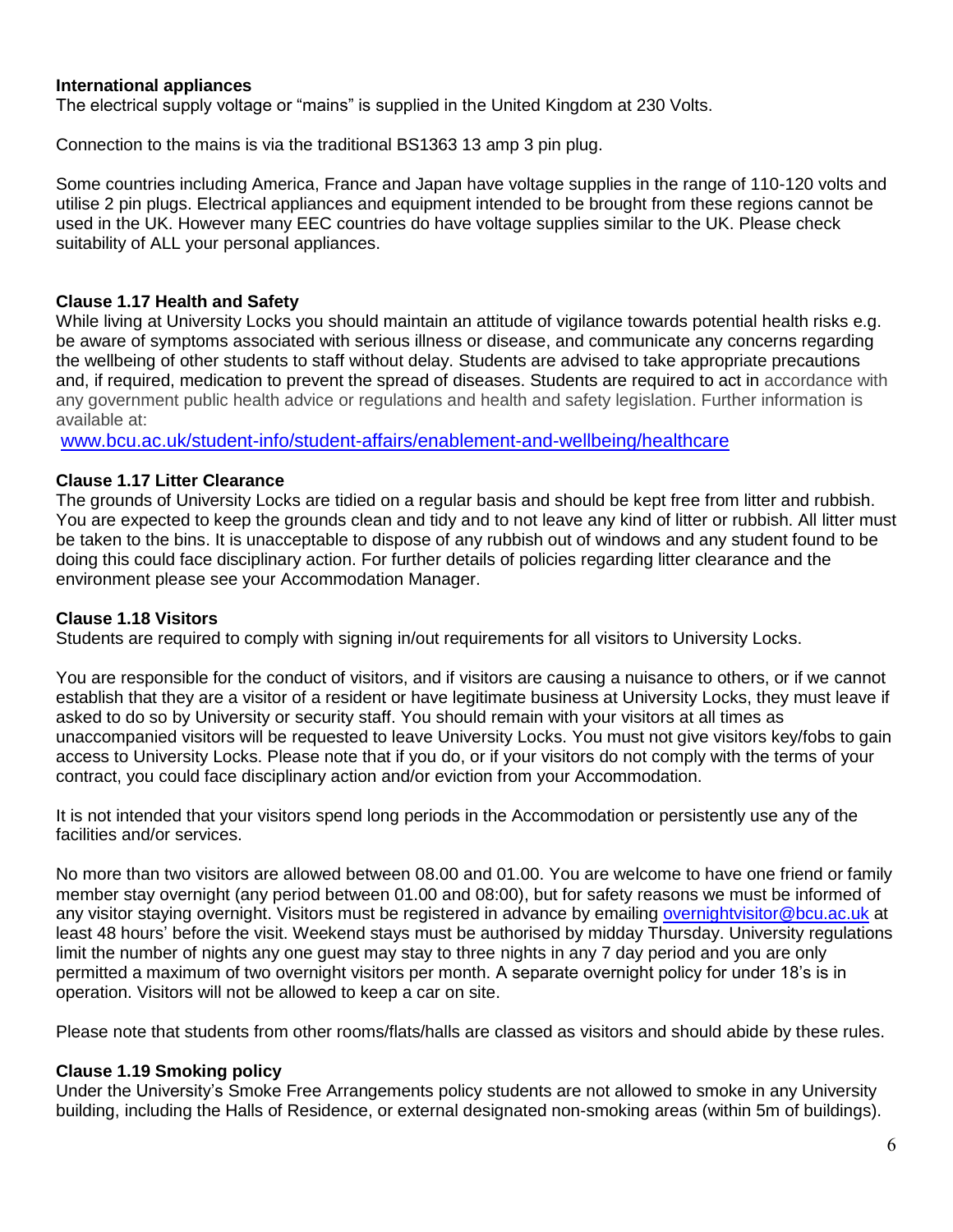Students found smoking in Halls of Residence will be in breach of the terms set out in their Licence Agreement and could face disciplinary action and/or eviction. The arrangements cover all types of burnt and smoked products including tobacco, e-cigarettes, vaping and non-tobacco cigarette products.

Hookahs/bongs/shisha pipes are also not permitted and will be confiscated if discovered in University Locks. The University will endeavour to return these items at the end of the Period of Residence.

## **Clause 1.20 Firearms/Offensive Weapons**

The presence, possession, ownership or keeping of any firearms or shot guns, including air pistols and air rifles, spring loaded guns, laser devices, pyrotechnics (fireworks, flares etc.) or any other weapon including catapults, knives and replica guns, archery equipment, fencing foils or other swords, or any offensive weapon, or part or parts of any weapon, firearm or air gun, or any bullet, pellet or other projectile which can be discharged from any of the aforementioned weapons, is strictly prohibited in all University Halls of Residence, grounds or car parks, any University Campus, and any other building owned or occupied by the University, unless prior written permission has been obtained from the Assistant Director of Estates and Facilities (security services). This also includes any firearms owned or possessed by virtue of a Firearm or Shot Gun certificate and any lock fast gun cabinet. Whether or not an item is deemed to be a gun or other weapon is at the discretion of a member of University staff. Further information is available at:

# [www.bcu.ac.uk/student-info/accommodation/halls/university-locks](http://www.bcu.ac.uk/student-info/accommodation/halls/university-locks)

# **Clause 1.26 Noise**

The primary objective of Halls of Residence is to provide accommodation in which students can pursue their academic studies and sleep undisturbed by the behaviour of others. You or your visitors must not cause disturbance to others in any way, including excessive noise. In particular, audio equipment must not be played with a high bass level or at a volume that will cause nuisance to others. If sound is audible from your room or from within the Common Parts, at any time but particularly during the night, you will be requested to remove the equipment. The Licence Agreement allows the University to confiscate any item which is a nuisance.

Practice pods are available at University Locks for Royal Birmingham Conservatoire students to book for instrument/vocal practice.

Ball games and other noisy, reckless activities are forbidden throughout the Halls of Residence and in the immediate surrounding areas.

Students living in University accommodation are not allowed to have more than two visitors (only one overnight) at any time and therefore parties/gatherings are not permitted.

### **Clause 1.26 Accommodation Services Acceptable Behaviour Statement**

The Accommodation Services Team endeavour to treat our students with respect and courtesy, therefore expecting, that in return, students treat us in an equally fair manner.

The following non-exhaustive list of behaviour is deemed to be inappropriate and may result in the person exhibiting the behaviour to be asked to leave the office. Alternatively, it would also provide a member of staff the right to terminate any conversation, or leave any student house/flat/room where an interview was taking place. It may also result in the Student's Accommodation Contract being terminated as well as the University Student Disciplinary Procedure being invoked, the police or security being called if appropriate and it being reported to your Faculty:

- shouting or excessively raised voice;
- swearing;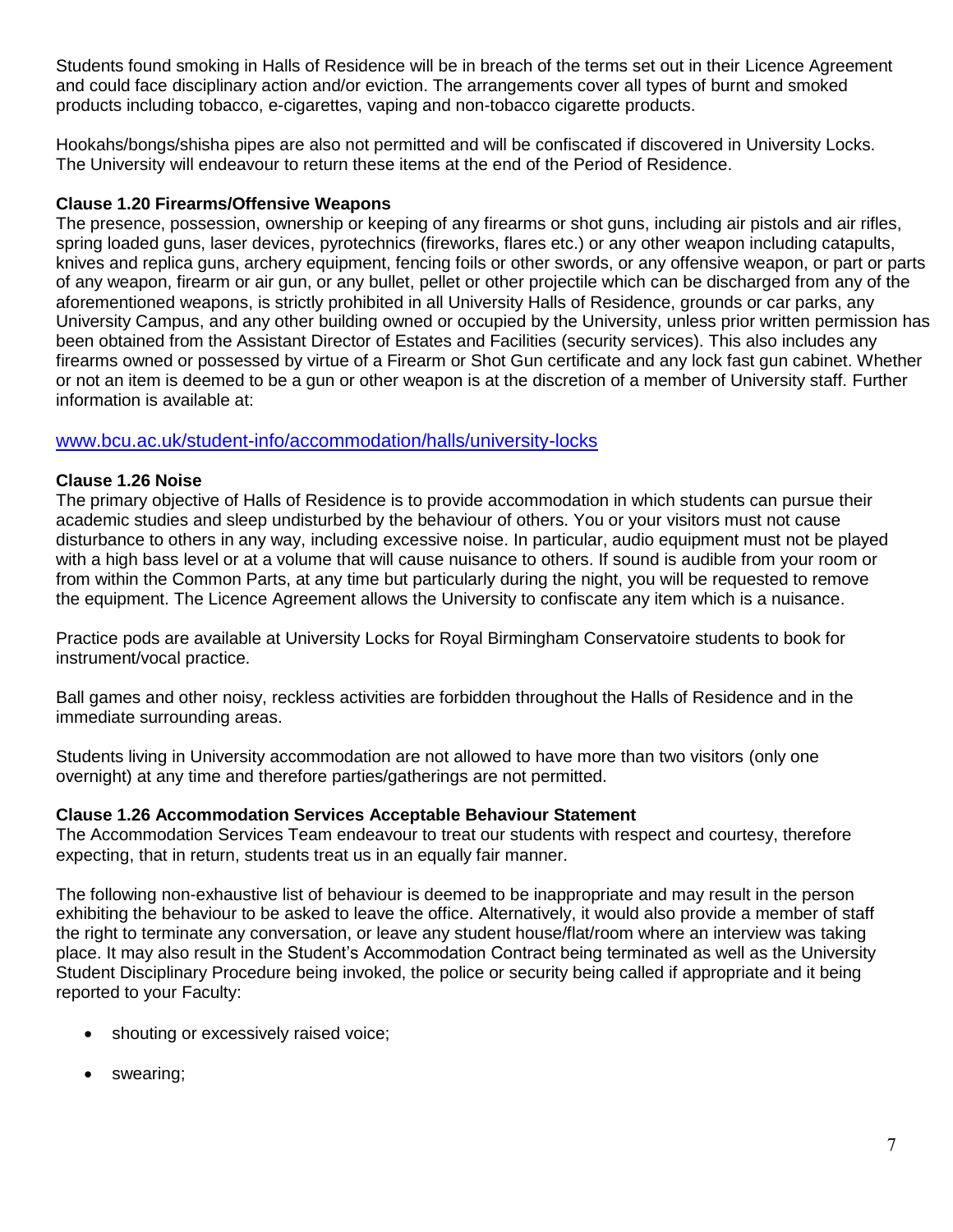- intimidating gestures and/or aggressive behaviour including finger waving, shaking fist, banging hand on reception counter;
- insulting staff or any other visitor;
- any form of violence;
- refusal to respond to a request e.g. to wait a reasonable amount of time;
- any behaviour which threatens or upsets;
- any form of unacceptable written matter to or concerning staff.

We trust that you will appreciate that our staff work hard upon students' behalf and you will refrain from any of the above. This will ensure that we can give our attention to assisting you.

It is also expected that students will behave in an acceptable manner towards other students. The behaviour detailed above and below is deemed to be inappropriate and may result in the student exhibiting the behaviour being subject to a breach of Licence as well as the relevant University regulations (such as the Student Disciplinary Procedure) being invoked, the police or security being called if appropriate and it being reported to your Faculty:

- Bullying or cyber-bullying face-to-face, in writing, on social media, texts messages <http://cdn.bcu.ac.uk/docs/social-media/BCUSocialMediaGuidanceforStudents.pdf>
- Offensive remarks or name-calling
- Silent treatment or ganging-up

Refraining from any of the above should provide an environment in which all students can live harmoniously together in order to pursue their academic studies.

### **Clause 1.26 Good Neighbour Policy**

In addition to the good behaviour being expected to University staff and their representatives, good behaviour is also expected towards neighbours of all the University accommodation and other students. You are expected to be considerate at all times, and show respect to others and their property.

### **Clause 1.29 Pets**

We regret that pets and other animals are not permitted at University Locks, unless required by a person with a disability. In such circumstances the University will make reasonable adjustments to accommodate such requirements.

Consent to keep an animal at University Locks or on the Halls of Residence must be obtained from disability services and Accommodation Services Team. Consent must be obtained before the arrival of the animal. Consent should be requested at the time of application by contacting Disability Services and Accommodation Services (and providing any relevant details and evidence to allow such request to be considered).

Assistance animals will only be considered if a body accredited by and registered with Assistance Dogs (UK) trained them. Requests for small, caged, emotional support animals may be considered depending on the availability of suitable accommodation.

### **2.0 University's Obligations**

#### **Clause 2.5 Student Accommodation Code**